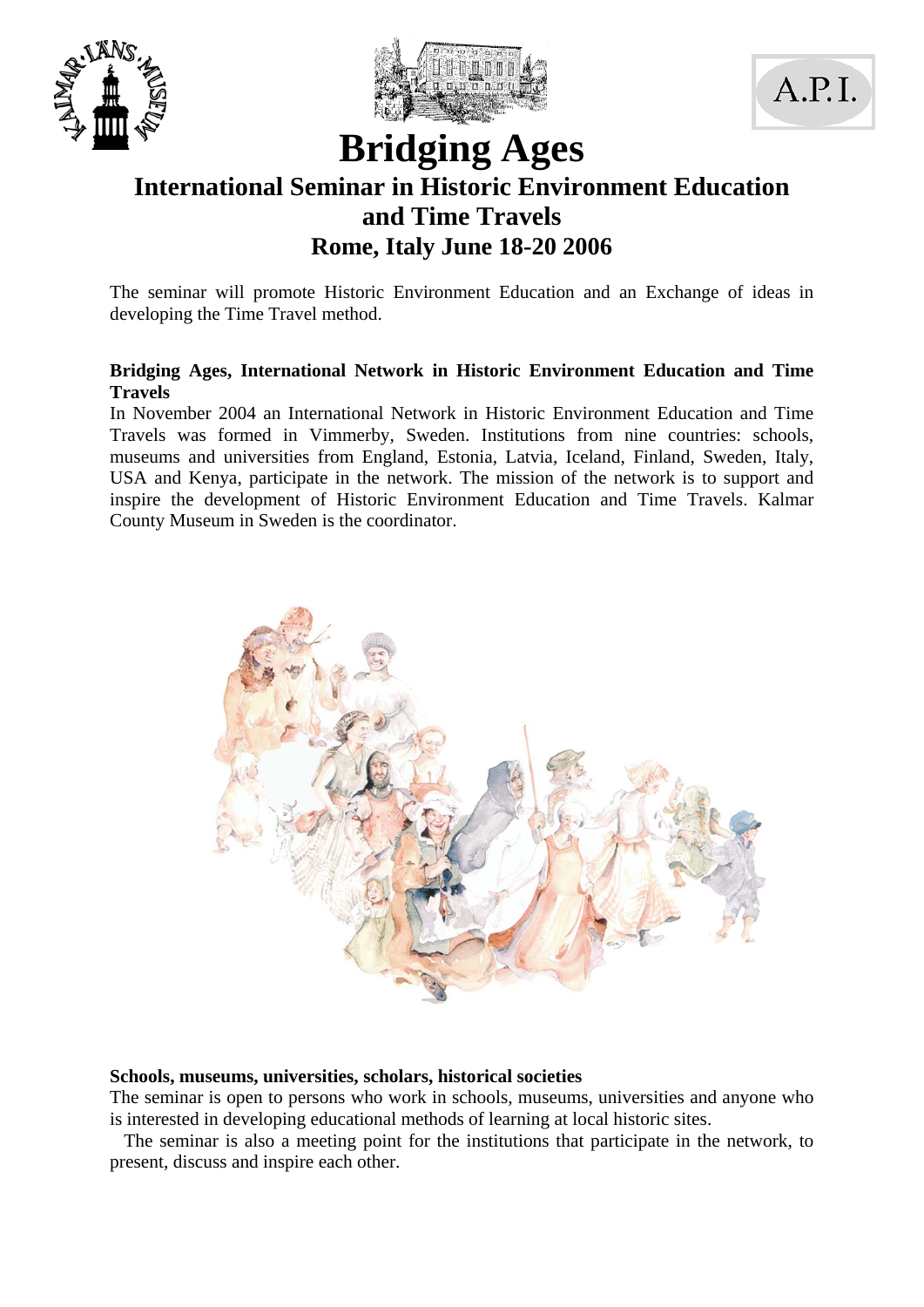#### **What is Historic Environment Education?**

It is about learning and local history and to use modern pedagogical methods including all senses and Time Travels. It is a way of spreading the knowledge from the universities and museums to the students and the public. In a Time Travel the students dress up in period costumes and travel back to a certain time period at a local historical site for a day. The method can be used with students of all ages (K-12) but also with the public in tourist events.

#### **Time Travels in Italy**

The Association Palatina Istanbul (A.P.I.) is the organizer of the seminar. API was founded for the study of and the promotion of the Great Palace of the Byzantine Emperors in Istanbul, through the study and the archaeological research of the Italian Mission for Archaeology and Restoration (M.I.A.R.), which is the scientific branch of the Association. *Historia Magistra Vitae,* within the international network Bridging Ages, is now the didactic section, and introduces Historic Environment Education and Time Travels in Italy. During 2002-2005 the association organized several Time Travels for students of different ages at three historical sites: the Palatine, Villa dei Quintilii (Rome) and Farfa's Abbey.(Rieti). The Time Travels have been arranged with the Kalmar County Museum in Sweden.

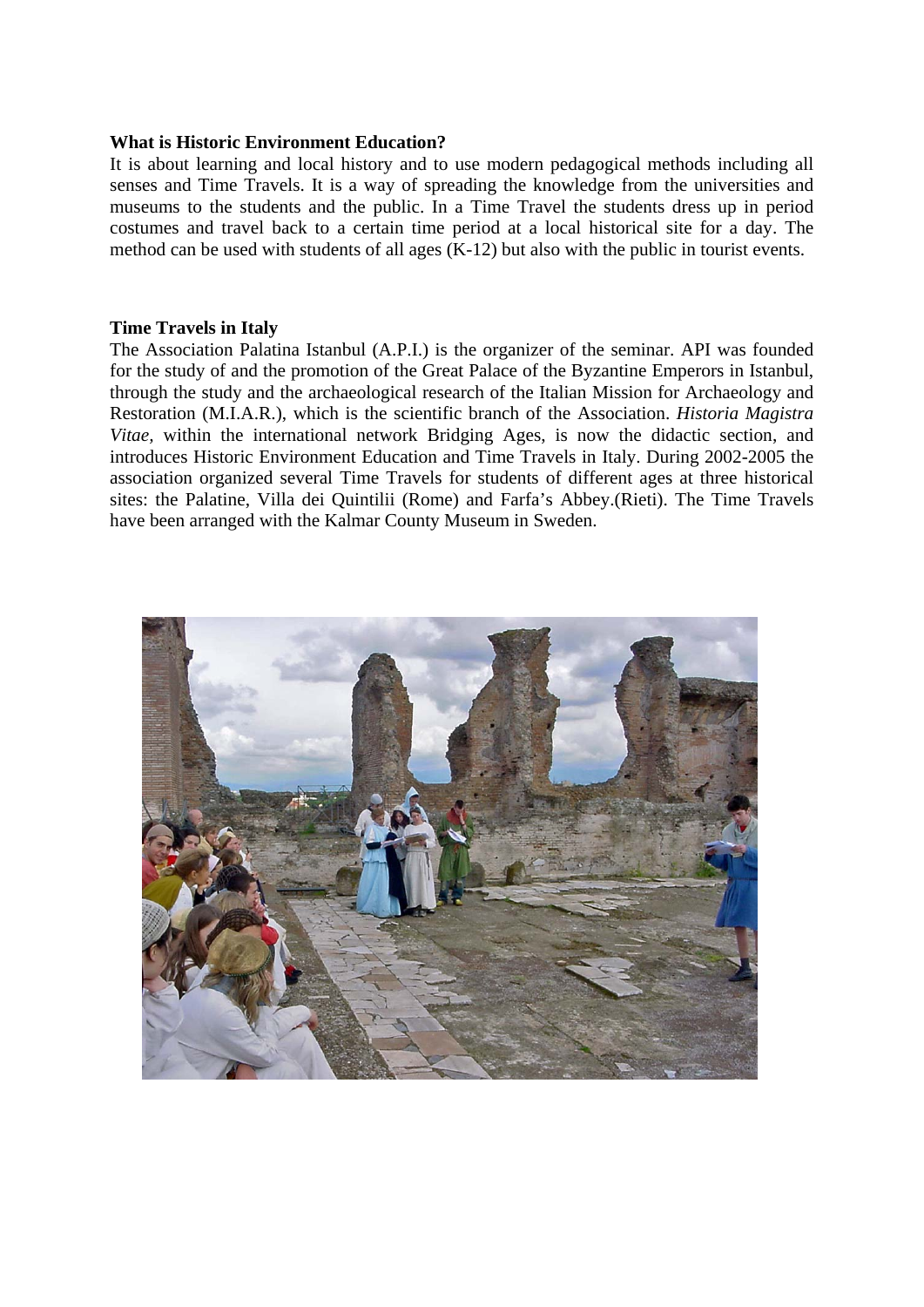## **Preliminary Program**

### **Sunday June 18**

p.m.

Opening and presentation. We make a short Time Travel at the medieval abbey of Farfa.

#### **Monday June 19**

a.m. Introduction Historic Environment Education, presentations from different countries p.m Time Travels in Italy In the evening a get-together with food and fun

### **Tuesday June 20**

a.m. How do we develop the Time Travel method? Problems and opportunities. Contributions from different countries p.m. How do we continue Time Travels in Italy? In other countries? How do we continue the network?

For those who would like to spend an extra day in Rome, there will be an excursion to historical sites in the city on Wednesday June 21<sup>st</sup>.

**Organizer** of the seminar is Associazione Palatina Istanbul, API, with the International Network in Historic Environment Education and Time Travels. The seminar will be held at the Swedish Institute in Rome, except for the time travel on Sunday afternoon.

You are cordially invited to this seminar. There is no seminar fee and the organizer will pay for the expenses of the seminar including accommodation. Travels to the seminar are however not included.

Please sign up before May  $14<sup>th</sup>$ , by e-mail: eugenia.marta@tiscali.it or by post: Associazione Palatina Istanbul, Eugenia Bolognesi, Corso Italia 29, 00198 Rome, Italy

## *Welcome*

Eugenia Bolognesi Ebbe Westergren Associazione Palatina Istanbul Kalmar County Museum Rome Sweden

eugenia.marta@tiscali.it ebbe.westergren@kalmarlansmuseum.se

Web site of the International network in Historic Environment Education and Time Travels: http://www.kalmarlansmuseum.se/site/pedagogik/fortbildning/ped\_internat.asp or http://www.kalmarlansmuseum.se Click Pedagogik Internationellt International network